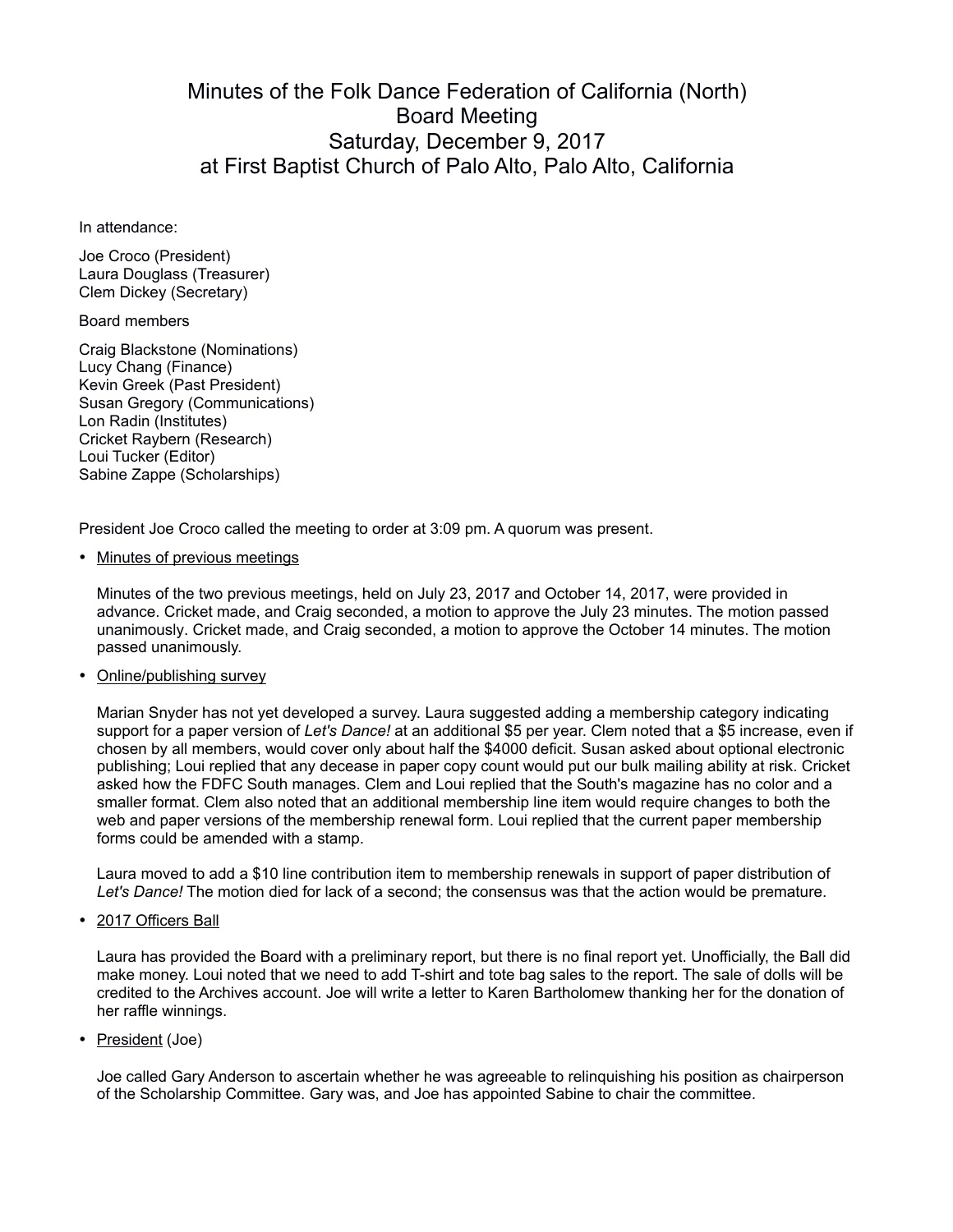• Treasurer (Laura, written report included)

Expenses exceeded income in 2017 partially due to planned advertising spending from the Kaumeyer Fund. Expenses for *Let's Dance!* have been reduced as Loui is currently foregoing her editorial fee.

• Secretary (Clem)

Clem received an email from Keep and Share notifying him that our account was about to expire. Loui said that the account had been used to manage our event calendar, which we have moved to Google. Clem will forward the email to Loui.

• Past President (Kevin)

Bruce Mitchell has arranged a location for the Past Presidents reception at Statewide 2018. He will reserve a room at the Scottish Rite Temple from 5:00 to 6:00 pm Saturday.

• Archives (Kevin, acting)

The archives has a couple of broken clothes racks; Kevin may try to fix them. Loui reported that Christa Werling will get in touch with Kevin to determine if she has any items to donate which we do not already have in the archive. Loui reported that items donated from the Marcel Vinokur estate include four volumes of *Folk Dances from Near and Far* from 1944-47 which predate the bound volumes. These descriptions were blow-ins to *Let's Dance!*, and not generally preserved in archived copies of *Let's Dance!* A report will appear in the January *Let's Dance!*

• Webmanager (Kevin)

Kevin has added *Let's Dance!* issues up to 2007 to the web site.

• Membership (Alicia LaFetra, absent, written report included)

Clem noted that reports from the July and October meeting need to be approved, in addition to the December report. There is no record of approval in the July minutes, and there was no quorum to approve reports in October. Clem moved to approve the July report. The motion died for lack of a second. Loui, who has all three reports, will email all three to the Board, and about one week later Joe will call for an email vote to approve the reports.

Laura noted that some couples have only one person of the two as a Federation member. Loui suggested that the President's column in *Let's Dance!* would be an appropriate place to suggest that they join as Family members.

• Editor (Loui)

The January issue has been sent to the proofreaders, and will likely go to the mailing house on Friday. Recent issues have been delayed in the mail. Some ZIP codes are bundled to a single receiving Post Office, and should be unbundled and forwarded by that Post Office within three days. But the delay for the November issues unbundled in San Francisco was about two weeks. Loui has talked to a San Jose bulk mail supervisor about the trouble in San Francisco. Cricket noted that, in her experience on Oregon political campaigns, adding "Time-sensitive material" to the mailing label area was recommended for prompt delivery.

Laura asked if there had been any complaints about the removal of the "places to dance" section. Loui said that there had been one request to run the section once per year, but that doing so would not allow timely updates as does the web site.

• Finance (Lucy, written budget proposal included)

The written budget proposal included 2017 and 2016 budget items for comparison. The 2018 budget proposal has a deficit of about \$6300; we need to add a line item to transfer funds from General Funds (savings) to the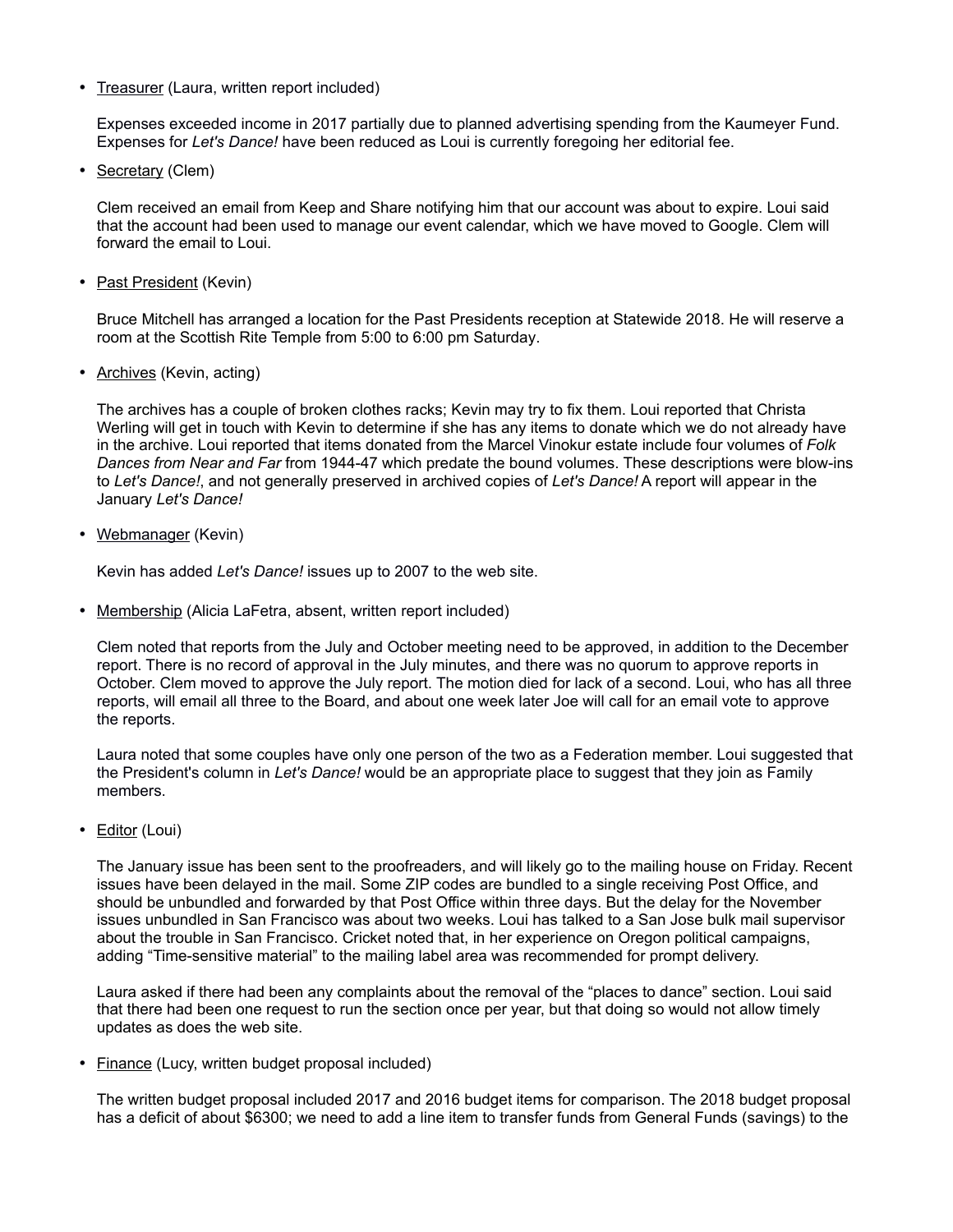balance the budget. The Sacramento Statewide 2018 Committee did not provide input for its line item in the budget. Loui noted that the Statewide Committee plans to use their own funds for up-front costs, as Berkeley did in 2016. But Lucy has received no communication from the Statewide Committee. Joe will contact Bruce Mitchell to verify the Statewide Committee's intentions.

Laura made, and Craig seconded, a motion to approve the budget, adding \$16,000 in income and \$13,000 in expenses for Statewide 2018. The additions were the averages of the Statewide 2014 and 2016 reported Income and Expense items, respectively. The motion passed unanimously.

• Scholarships (Sabine)

Sabine emailed the current members of the Scholarship Committee to determine whether they wanted to continue on the Committee. She received affirmative responses from Gary Anderson and Lucy Chang, and no response from Connie Hull and Bill Lidicker.

Loui noted that Sacramento raises scholarship funds through a Scholarship Ball, including an online auction to establish the dance program. We might consider that too, perhaps in conjunction with Moveable Feet.

• Research (Cricket)

Cricket reported that she has received good support from Committee members this year in regard to the preparation of dance notes. Cricket asked the Board members for leads to add one or more members to the Research Committee, particularly for compiling dance notes from Stockton Folk Dance Camp and other camps.

• Insurance (Ken Kaye, absent, written report included)

Loui reported that Ken looked into a rider for events which serve alcohol. A rider is available, the cost determined by time, type of alcohol, etc. One group obtained the rider at a cost of \$180.

• Publications/Communications (Susan)

Loui is looking for more ideas for Susan's "how I got info folk dance" series. Loui said that she is not sure if Bruce Mitchell plans to use Susan for Statewide 2018 publications.

• Nominations (Craig)

All current officers have agreed to serve another term.

• Heritage Festival

Lon brought flyers for Heritage Festival. They are looking for volunteers to help on Saturday. We may also need housing for the Willits dancers (Jordan Uggla, Megan Wolf, a parent, and five or six children). Friday night will be "club night," with clubs invited to present their dances. Some clubs have been contacted, but other clubs which might logically present dances (Saratoga, Changs) have not.

• New Business

Laura has not had time to work on the book publishing project and is willing to cede leadership. Kevin is also short of time. The publisher has not contacted us recently. Kevin will check with the publisher on their expectations.

Loui noted that we had considered having the Institute Committee organize a tour for a teacher. Loui arranged one for Roberto Bagnioli, and Ellie Weiner arranged one for Sonia Dion and Cristian Florescu. Loui suggested that we brainstorm for teachers at the next meeting. March or April might be a good time for a tour.